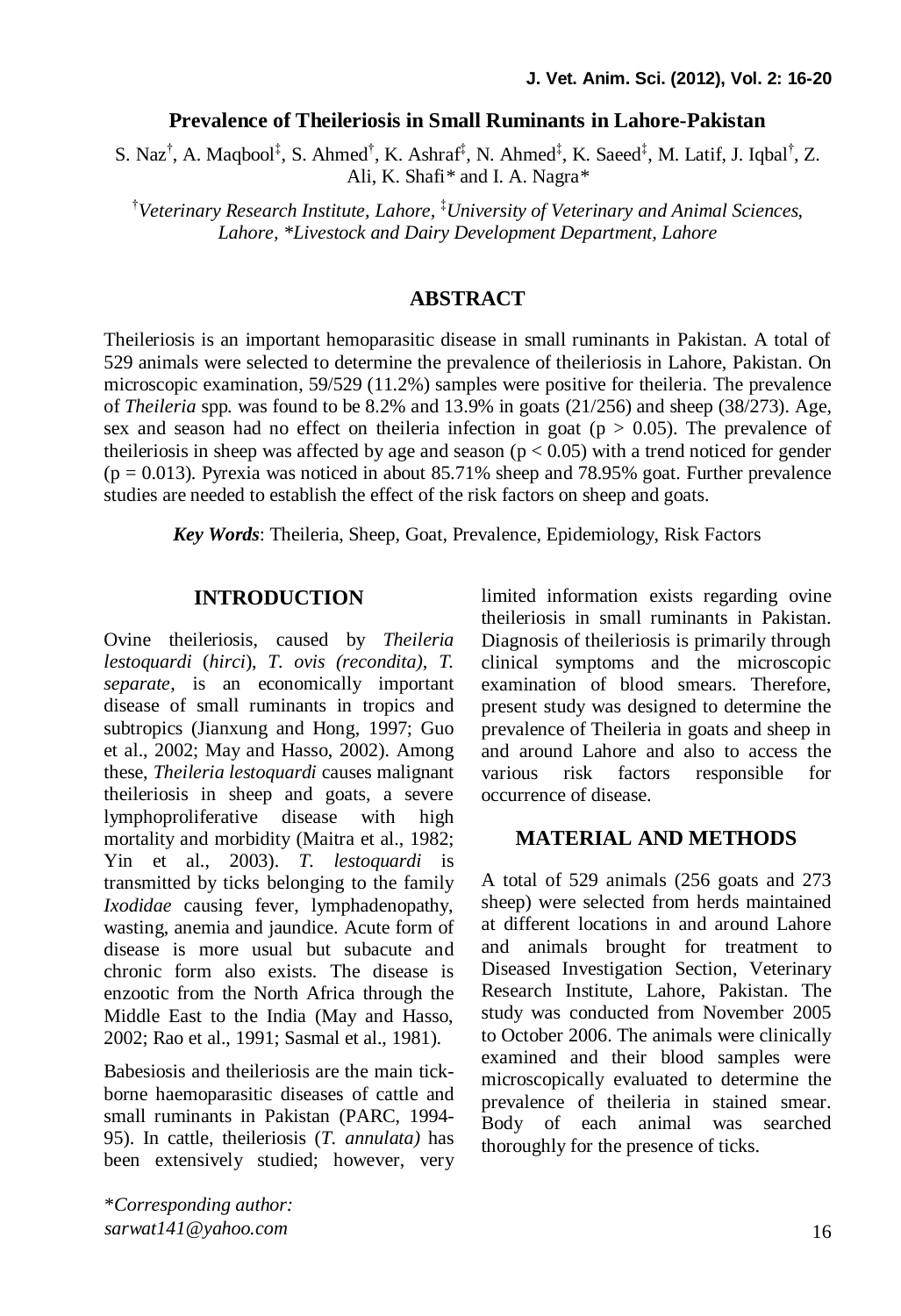Blood sample was collected from ear vein of each animal. Thin blood smear was prepared on grease free glass slide, air-dried, fixed in methanol for 2–3 minutes, stained with Giemsa at a dilution of 5% in PBS for 30 minutes. The stained smears were observed under oil-immersion lens (100x) for the presence of theileria based on morphology as described earlier (Soulsby, 1982; Urquhart et al., 1996; William, 2001). Data obtained was assorted on the basis of age, sex, season and clinical symptoms.

### **Statistical Analysis**

The data collected was assorted in two category based on age (less than 6 month and more than 6 months), sex (male and female), species (sheep and goat), tick infestation (presence or absence). The data regarding the season was divided into four groups, dry hot, wet hot, winter and spring). Association between the presence (positive and negative blood samples) of theileria and various variables as risk factors was assessed by using Chi square (SPSS, Inc, USA). The probability of significance was predetermined at  $p < 0.05$ .

# **RESULTS AND DISCUSSION**

A total of 529 blood samples (256 from goats and 273 from sheep) were examined for the presence of *Theileria* spp. Blood smears were made and stained with Giemsa and examined under light microscopy for the presence of piroplasms in the erythrocytes of the infected animals.

The prevalence of *Theileria* spp*.* was found to be 8.2% and 13.9% in goats and sheep, respectively (Table 1). The prevalence of parasite was more  $(p < 0.01)$  in sheep compared with goat that might be due to the nature of skin. Durrani et al. (2012) also noted that sheep were found to be more susceptible to *T. ovis* than goats. The higher prevalence rate of this parasite in sheep may be attributed to the nature of skin. The goat has thin skin that seems to be more resistant for the tick compared to sheep. The ticks may easily get entangled in wool of sheep and subsequently may cause infestation. This hypothesis has been also advocated by the fact that no theileria was found in animals that were free of any ticks (Table 2).

In the present study, the prevalence of theileriosis was low (13.9%) in sheep as compared to the prevalence study conducted by Rehman et al. (2010) who reported 16.5% prevalence of theileriosis in the District Okara. This difference might be due to the different geographic location of the both districts. Durrani et al. (2012) also observed that geographical distribution of animals affected the prevalence of the theileria in sheep. An association between the gender and age was observed in the current study. However, Durrani et al. (2011) did not observe any effect of gender and age on the occurrence of theileria in sheep and goat. The overall prevalence rate in both sheep and goats has been found to be 11.20% in the current study. Durrani et al. (2011) also reported 22% and 35% prevalence by microscopic examination and PCR respectively in the same geographical area (Lahore City).

Season has been found as one of the important risk factors that affects the prevalence of this parasite. Our results showed that summer and spring seasons are important risk factors for the prevalence of *Theileria* spp. in sheep and goats (Tables 2 and 3). The prevalence of *Theileria* spp. was variable during different seasons of the year. The prevalence was low during winter season in goat  $(5.4\%; p = 0.12)$  and sheep (2.1%; p < 0.05) (Tables 2 and 3). The increase in prevalence during hot seasons could be attributed to tick infestation rate which is influenced by temperature, rainfall and relative humidity (Gosh et al., 2007).

In the current study, the rate of prevalence of the theileria in sheep has been influenced by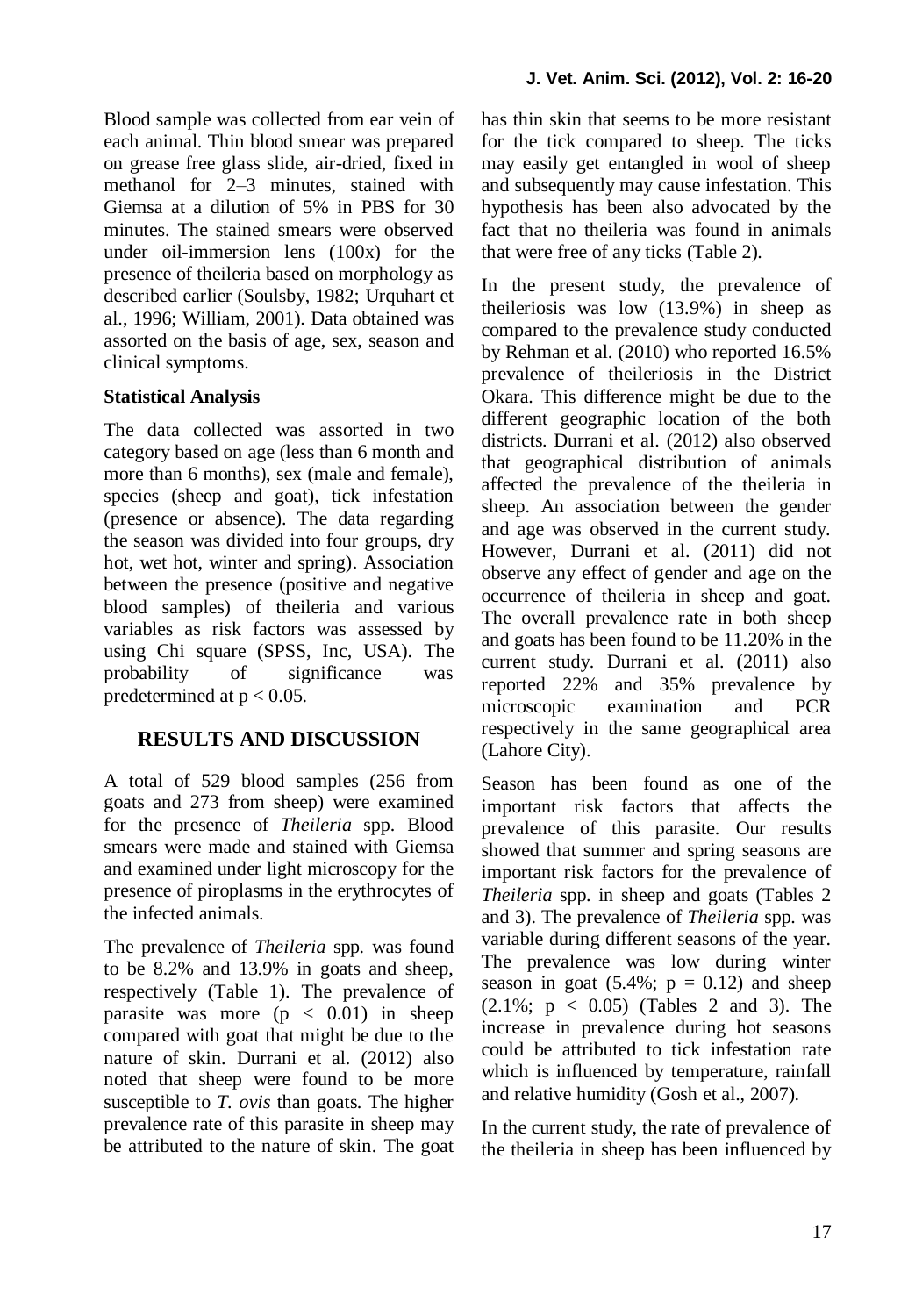age and sex. The tick infestation as a risk factor for the occurrence of this parasite was only found in goat only. This lack of presence of ticks as a risk factor might be due to less number of positive samples. The parasite was equally distributed ( $p > 0.05$ ) in kids and adults in goats, while it was more (p  $> 0.05$ ) in kids than adult sheep (Tables 2) and 3). The prevalence of the parasites was more  $(p < 0.05)$  in male compared to female in sheep, while gender was not found to be a risk factor in goat (Tables 2 and 3). Similar findings have been reported by Rehman et al., (2010) who recorded the prevalence of 15.8% and 16.6% in *Theileria* spp*.* in male and female sheep respectively.

| Table 1 Prevalence of Theileria in sheep and goat |  |  |  |
|---------------------------------------------------|--|--|--|
|---------------------------------------------------|--|--|--|

| <b>Species</b>      | No. of positive | Prevalence % | P value | OR (95% CI)          |
|---------------------|-----------------|--------------|---------|----------------------|
| Sheep ( $n = 273$ ) | 38              | 13.92%       | 0.037   | $1.810(1.031-3.177)$ |
| Goat (n = 256)      |                 | 8.20%        |         |                      |
| Total ( $n = 529$ ) | 59              | 11.20%       |         |                      |
|                     | ____            |              |         |                      |

OR= Odds ratio, CI= Confidence interval

| Risk                | Classification                     | No. of    | Prevalence | P     | OR (95% CI)            |
|---------------------|------------------------------------|-----------|------------|-------|------------------------|
| factors             |                                    | Positives | $(\%)$     | value |                        |
|                     | $< 6$ Month (n = 121)              | 9         | 7.44       |       |                        |
| Age                 | $>6$ Month (n = 135)               | 12        | 8.89       | 0.425 | $0.824(0.334 - 2.029)$ |
| <b>Sex</b>          | Male ( $n = 165$ )                 | 13        | 7.88       |       |                        |
|                     | Female $(n = 91)$                  | 8         | 8.79       | 0.486 | $0.887(0.353 - 2.228)$ |
| Season              | Dry Hot $(n = 60)$                 | 11        | 18.33      |       |                        |
|                     | Wet Hot $(n = 75)$                 | 16        | 21.33      | 0.12  |                        |
|                     | Winter $(n = 37)$                  | 2         | 5.41       |       |                        |
| Tick<br>infestation | Spring ( $n = 74$ )                | 9         | 12.16      |       |                        |
|                     | Positive $(n = 211)$               | 21        | 9.95       |       |                        |
|                     | Negative ( $n = 45$ )              | $\theta$  | 0.00       | 0.027 | $0.900(0.861 - 0.942)$ |
| .                   | $\sim$ $\sim$ $\sim$ $\sim$ $\sim$ |           |            |       |                        |

**Table 2** Prevalence of Theileria based on sex, age and seasons in goat

OR= Odds ratio, CI= Confidence interval

**Table 3** Prevalence of *Theileria* based on sex, age and seasons in sheep

| Risk factors | Classification          | No. of Positives | P value | OR (95% CI)            |
|--------------|-------------------------|------------------|---------|------------------------|
|              |                         | (Prevalence %)   |         |                        |
| Age          | $\leq 6$ Mon. (n = 149) | 9(6)             | 0.001   |                        |
|              | $>6$ Mon. (n = 124)     | 29(23.4)         |         | $0.211(0.95 - 2.465)$  |
| <b>Sex</b>   | Male ( $n = 127$ )      | 18(14.10)        | 0.013   | $1.04(0.524 - 2.067)$  |
|              | Female ( $n = 146$ )    | 20(13.6)         |         |                        |
| Season       | Dry hot $(n = 71)$      | 11(15.5)         |         |                        |
|              | Wet hot $(n = 92)$      | 18(19.6)         |         |                        |
|              | Winter $(n = 48)$       | 1(2.1)           | 0.04    |                        |
|              | Spring ( $n = 63$ )     | 8(12.70)         |         |                        |
| Tick         | Positive ( $n = 265$ )  | 38(14.33)        | 0.245   |                        |
| infestation  | Negative $(n = 8)$      | 0(0.00)          |         | $0.857(0.815 - 0.900)$ |

Mon. = Months, OR= Odds ratio, CI= Confidence interval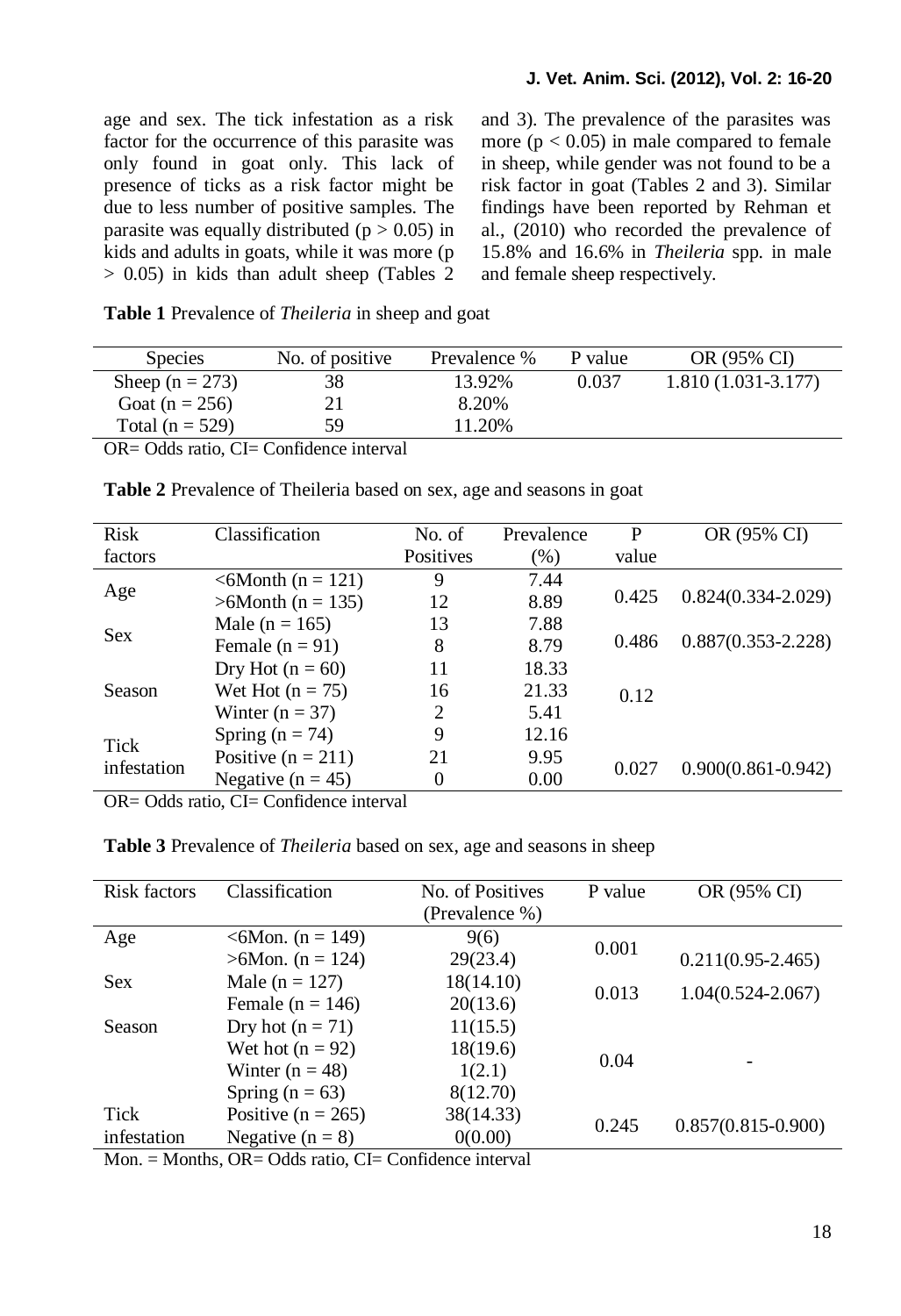|                      | Sheep  |            | Goats  |            | P     |                     |
|----------------------|--------|------------|--------|------------|-------|---------------------|
| Clinical Signs       | $n=28$ | Prevalence | $n=19$ | Prevalence | value | OR (95% CI)         |
|                      |        | $(\%)$     |        | $(\%)$     |       |                     |
| Enlarged superficial | 15     | 53.57      | 5      | 26.32      | 0.05  | 5.30 (1.56-17.96)   |
| lymph nodes          |        |            |        |            |       |                     |
| High temperature     | 24     | 85.71      | 15     | 78.95      | 0.009 | $5.20(1.42-18.94)$  |
| Dyspnea              | 16     | 57.14      | 5      | 26.32      | 0.002 | $6.13(1.80-20.83)$  |
| Nasal discharge      | 6      | 21.43      | 4      | 21.05      | 0.485 | $1.63(0.40-6.57)$   |
| Ocular discharge     | 3      | 10.71      | 4      | 21.05      | 0.686 | $0.72(0.14-3.56)$   |
| Salivation           | 5      | 17.86      | 4      | 21.05      | 0.716 | $1.30(0.31 - 5.47)$ |
| Reduced appetite     | 24     | 85.71      | 13     | 68.42      | 0.002 | $6.92(1.90-25.22)$  |
| Paleness of mucus    | 22     | 78.57      | 10     | 52.63      | 0.001 | $6.60(2.01-21.66)$  |
| membranes            |        |            |        |            |       |                     |
| Rough body coat      | 15     | 53.57      | 6      | 31.58      | 0.013 | $4.23(1.31-13.61)$  |

**Table 4** Frequency of clinical signs observed in goats and sheep

OR= Odds ratio, CI= Confidence interval.

Low prevalence of these parasites in lambs below six month of age could be attributed to transfer of maternal immunity to lambs. This effect could not be observed in goats. However, Jianxung and Hong (1997) reported higher prevalence rate (78-85%) in lambs compared with adults. Clinical signs observed in the animals in the current study were pyrexia, emaciation, dyspnea and swelling of the superficial lymph nodes (Table 4) which are in accordance with study of Hoosmand-Rad and Hawa (1973).

#### **REFERENCES**

- Al-Amery May, S. A. Hasso. 2002. Laboratory diagnosis of novel species of *Theileria hirci*, *Eimeria caprovina* and *Eimeria pallida* in goats in Iraq. *Small Ruminant Res*, 44: 163-166.
- Durrani A. Z., M. Younus, N. Kamal, N. Mehmood, A. R. Shakoori. 2011. Prevalence of ovine *Theileria* species in District Lahore, Pakistan. *Pakistan Journal of Zoology*, 43:57-60.
- Durrani, S. Z. K., R. M. Khattak, M. Andleeb, M. Ali, H. Hameed, A. Taqddas, M. Faryal, S. Kiran, H. Anwar, M. Riaz, M. Sajid, R. S. Sheikh, M. Ali, and F. Iqbal. 2012. A comparison of the

presence of *Theileria* ovis by PCR amplification of their SSU rRNA gene in small ruminants from two provinces of Pakistan. *Asian Pacific Journal of Tropical Disease*, 2: 43-47.

- Gosh S, G. C. Bansal, S. C. Gupta, D. Ray, M. Q. Khan, H. Irshad, M. Shahiduzzaman, U Seitzer, and J. S. Ahmed. 2007. Status of tick distribution in Bangladesh, India and Pakistan. *Parasitology Research*, 101: 207-216.
- Guo, S., Z. Yuan, G. Wu, W. Wang, D. Ma, and H. Du. 2002. Epidemiology of ovine theileriosis in Ganan region, Gansu Province, China. *Parasitology Research,*  88: 36-37.
- Hoosmand- Rad P. and N. Y. Hawa. 1973. Malignant theileriosis of sheep and goats. *Tropical Animal Health and Production*, 5: 97-102.
- Jianxung, L. and Y. Hong. 1997. Theileriosis in sheep and goats in China. *Tropical Animal Health and Production,* 29: 8- 10.
- Maitra, D. N. 1982. Incidence of *Theileria hirci* infection of sheep in India. *Indian Journal of Animal Health*, 21: 78.
- Pakistan Agricultural Research Council (PARC), Epidemiology of Major